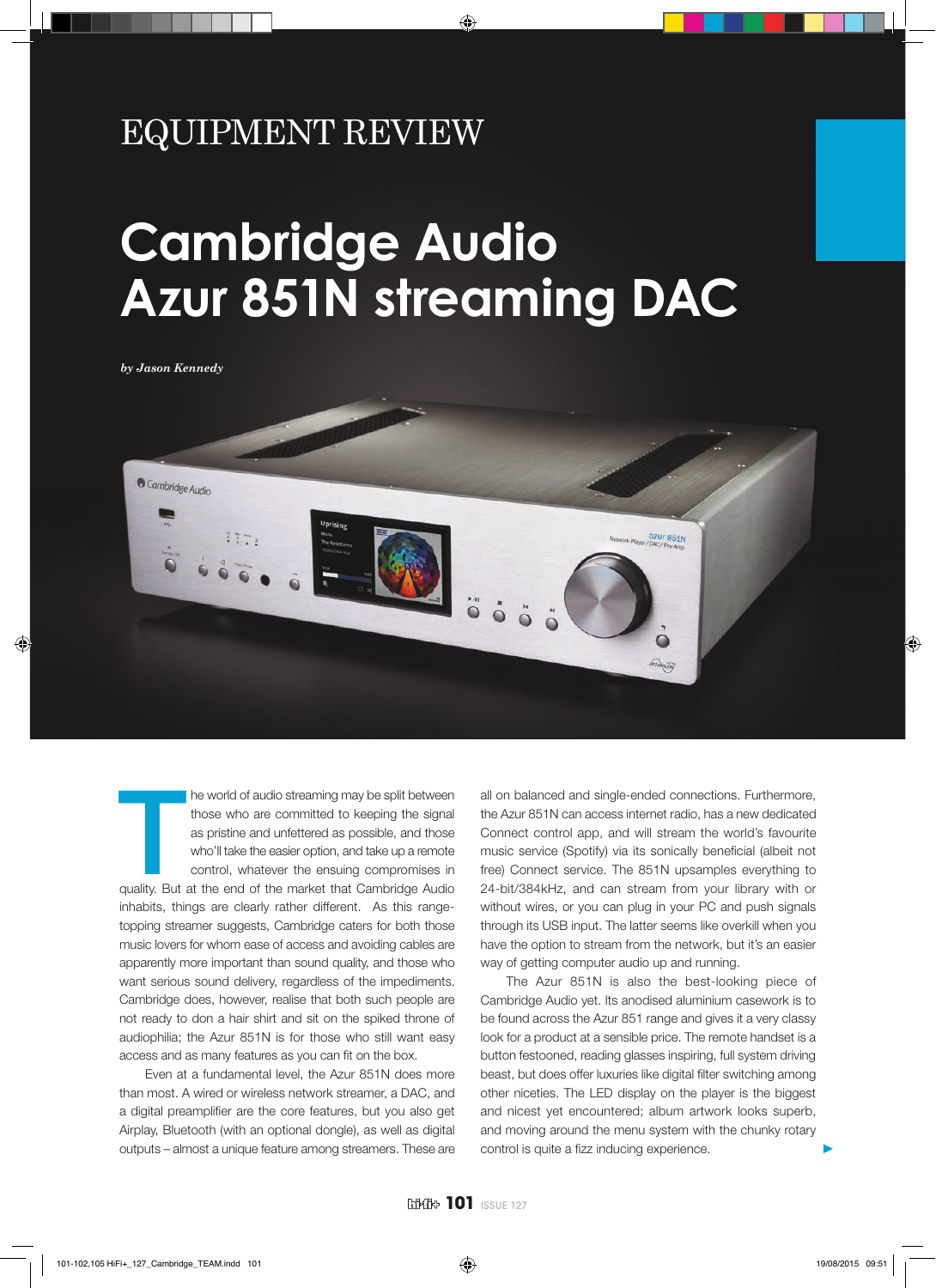## EQUIPMENT REVIEW / **CAMBRIDGE AUDIO AZUR 851N STREAMING DAC**



The new Connect app is not a million miles away from Linn's Kinsky, inasmuch as it lists libraries on the left and the playlist on the right - a sensible design that's intuitive to use. One small fly in the ointment is that you can't save playlists, apparently because the 851N can be used with so many disparate sources – USB, Bluetooth, network etc – whereas most network streamers stick to a single library. Another foible is that the app works best if you tell it not to let the tablet sleep, but this means that batteries will drain if you don't turn the thing off manually. If you put it into the 'allow sleep mode', it's necessary to find your place in the library from the top when you wake it; something for Cambridge to consider for a future update one hopes to see.

The fact that you can search for internet radio stations by name on Connect is a big improvement over the need to search via location or genre, as is the case with most systems. It's even easy to preset stations from the app once you've found the right button, but the fact that selecting radio as the source brings up a blank list in the first instance could be improved by making 'presets' the default. The Azur 851N's interface adds a "more stations like this" option to the radio features that isn't on the app.

You can use the Cambridge Azur 851N as a fixed output source or a digital preamplifier simply by changing its settings; in the latter mode, it has a relatively short 30 position volume range. Inputs are available in pretty well all digital flavours, including AES/EBU and USB A for external hard drives, while attached drives can be accessed from the Connect app, including drives formatted for Mac, another first in my experience.

The question that has to be asked, of course, is whether all these features get in the way of the sound. The short answer would appear to be no. But it's pretty much impossible to separate the 851N as a whole from its potential without the widgets. As a whole, it sounds pretty good - about as refined and revealing as you would expect at the price from something with a far simpler array of options. It combines good drive with a clean, wide bandwidth and neutral presentation, which means that you can hear plenty of detail in the context of an engaging sound. For the most part I used it with the Ethernet output of a Melco N1A digital transport, a rather better source than it might be expected to partner, but one that gave it every chance to shine. And with Sam Amidon's 'Walking Boss' [Lily-O, Nonesuch] that's what it did: the pace of the rhythm section was well-defined thanks to strong bass notes and clear cut leading edges. It kept me listening too, which is always a good sign, but deadlines wait for no reviewer, so I pressed on and chose Daniel Barenboim's Beethoven For All, Symphony No.7 in A, Op.92 [24/96, Decca] to see what it could do with the opener of this powerful piece. It could do the scale and drama certainly, string tone could be sweeter, and the mids and highs a little more open and refined, but ultimately, nothing grated. There's a very slight sense of grain when viewed through the magnifying glass of a high end system, but surprisingly little all the same.

As the 851N has three filter settings, I gave these a spin and discovered that the first, linear phase, has the sharpest definition but is a little thin and 'digital'. Minimum phase has always been the favourite on previous Cambridge designs and remains so here, it has the best timing and the best compromise, in tonal terms, between linear and the relatively warm sound of the 'steep' filter. It's nice to have these choices though, and different systems, tastes, and music types will mean that opinions will vary, perhaps even from track to track.

While the 851N cannot stream DSD, it can process DSD64 through USB. However, Cambridge currently neglects to mention this, anywhere. Regardless, I thoroughly enjoyed the version of 'Goodbye Pork Pie Hat' on Jeff Beck's Live at Ronnie Scott's [Eagle Records]. This came through in full scale with plenty of power and detail, demonstrating that it's not the